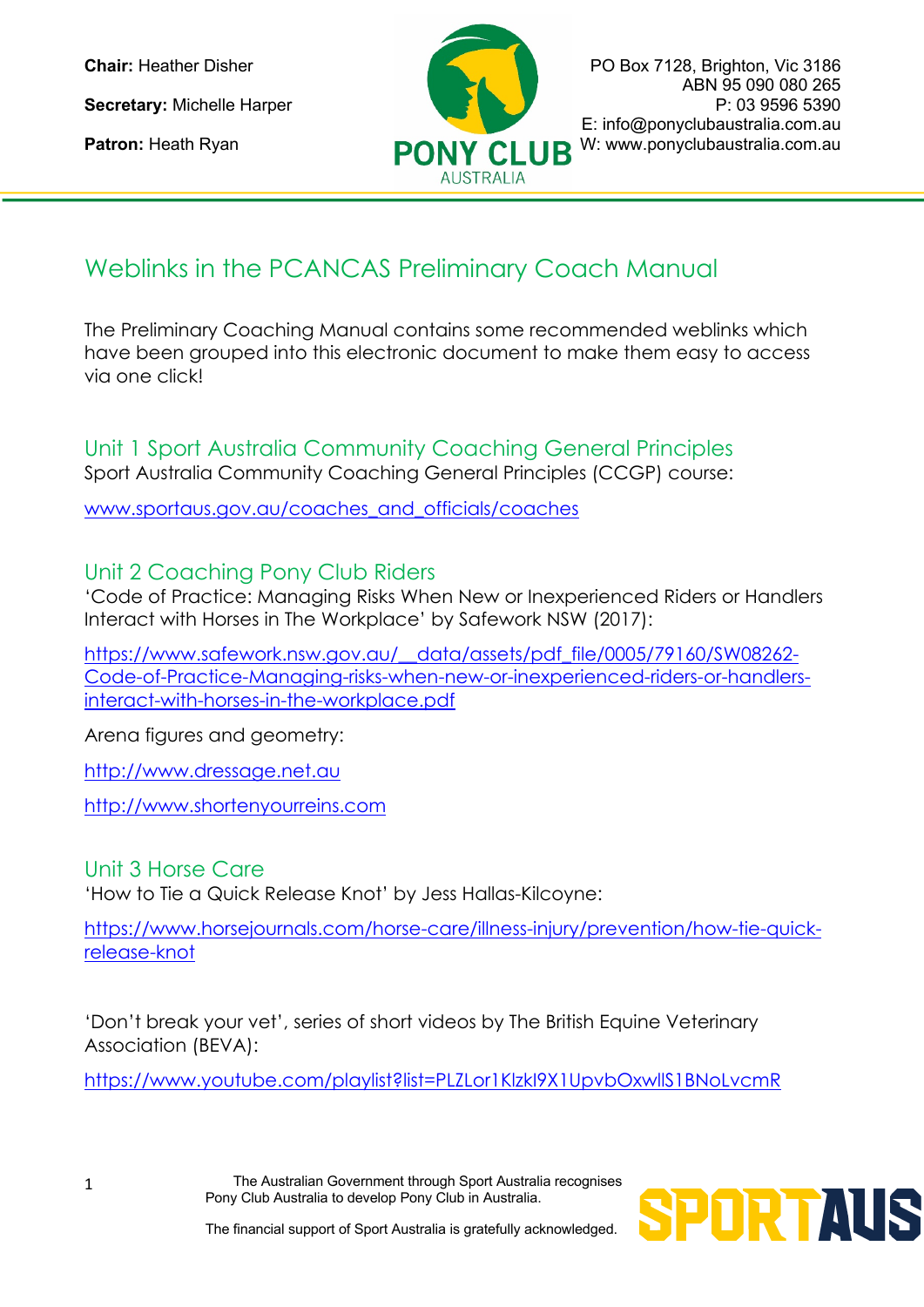

**Chair:** Heather Disher **PO Box 7128, Brighton, Vic 3186** ABN 95 090 080 265 **Secretary:** Michelle Harper **P: 03 9596 5390** E: info@ponyclubaustralia.com.au Patron: Heath Ryan **PONY CLUB** W: www.ponyclubaustralia.com.au

'Understanding your horse's body language' by the RSPCA UK: https://www.rspca.org.uk/adviceandwelfare/pets/horses/behaviour/bodylanguage

'Understanding your horse's behaviour' by the RSPCA UK:

https://www.rspca.org.uk/adviceandwelfare/pets/horses/behaviour

'Equine Discomfort Ethogram' by Catherine Torcivia and Sue McDonnell: https://www.mdpi.com/2076-2615/11/2/580

LamenessTrainer, a free, interactive online game teaching equine lameness assessment:

https://www.lamenesstrainer.com

Laminitis: http://www.hoofrehab.com/HoofRehabProtocol.html https://www.ecirhorse.org/

Taking the digital pulse:

'How to Take Your Horse's Digital Pulse' by Barb Crabbe: https://horseandrider.com/horse-health-care/finding-horse-digital-pulse

'Digital Pulse in the Horse - Why, Where and How to take' by The Equine Institute, available at https://www.youtube.com/watch?v=3Qr7RiUegqI

'The 2020 Five Domains Model for Welfare Assessment' at Horses and People Magazine:

https://horsesandpeople.com.au/the-2020-five-domains-model-for-welfareassessment/

> The Australian Government through Sport Australia recognises Pony Club Australia to develop Pony Club in Australia.